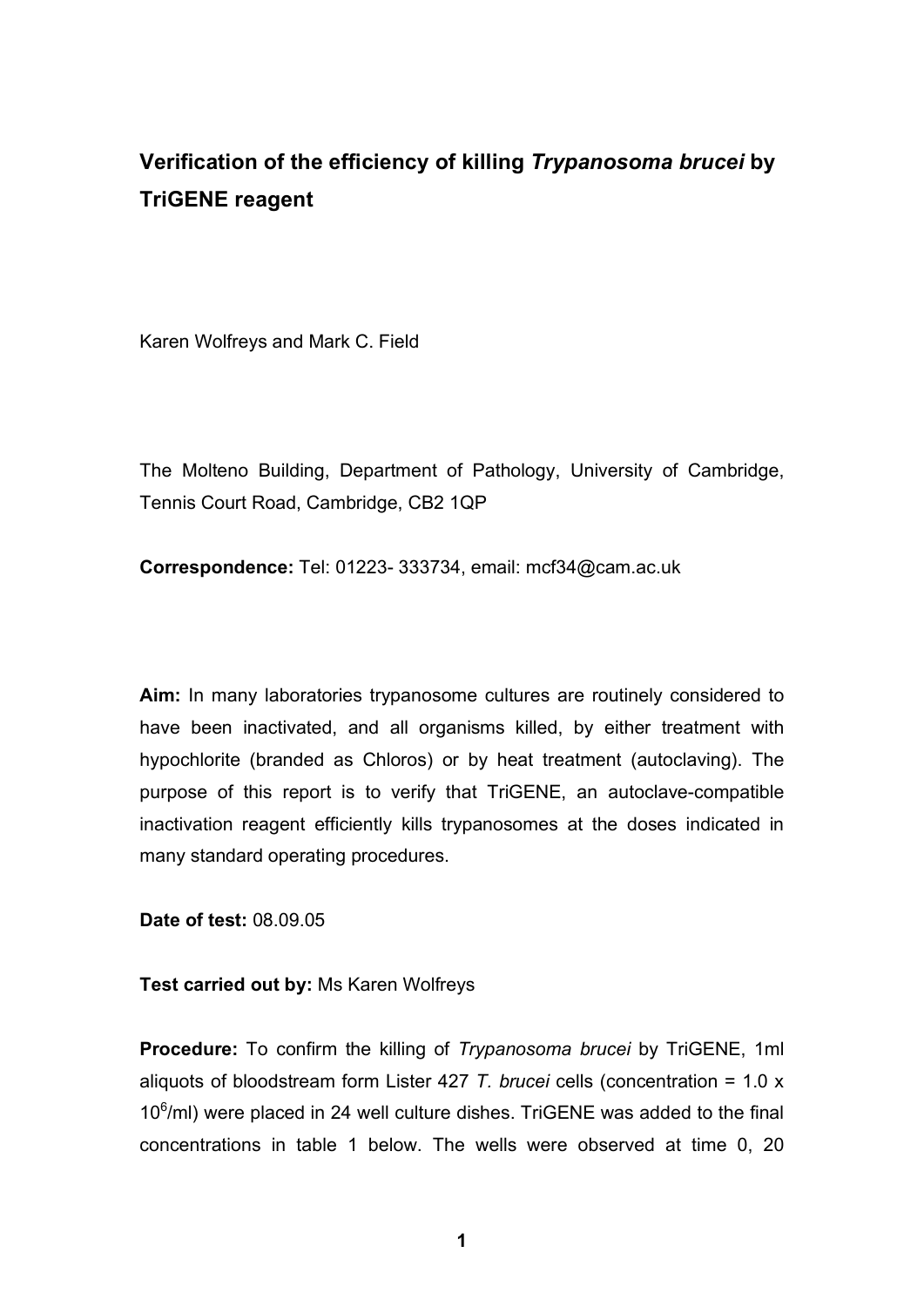seconds, and 1 minute. They were then incubated at  $37^{\circ}$ C,  $5\%$  CO<sub>2</sub> and observed again at 10 minutes, 1 hour and after 4 hours.

**Findings:** *T. brucei* bloodstream form were killed at concentrations of 0.1% TriGNE and above within 20 seconds. Complete cell lysis was evident with concentrations of 1% and above at 20 seconds.

**Conclusions:** TriGENE disinfectant can be used at concentrations of 1% and above as an effective detergent to inactivate waste liquid and general laboratory ware for trypanosomes.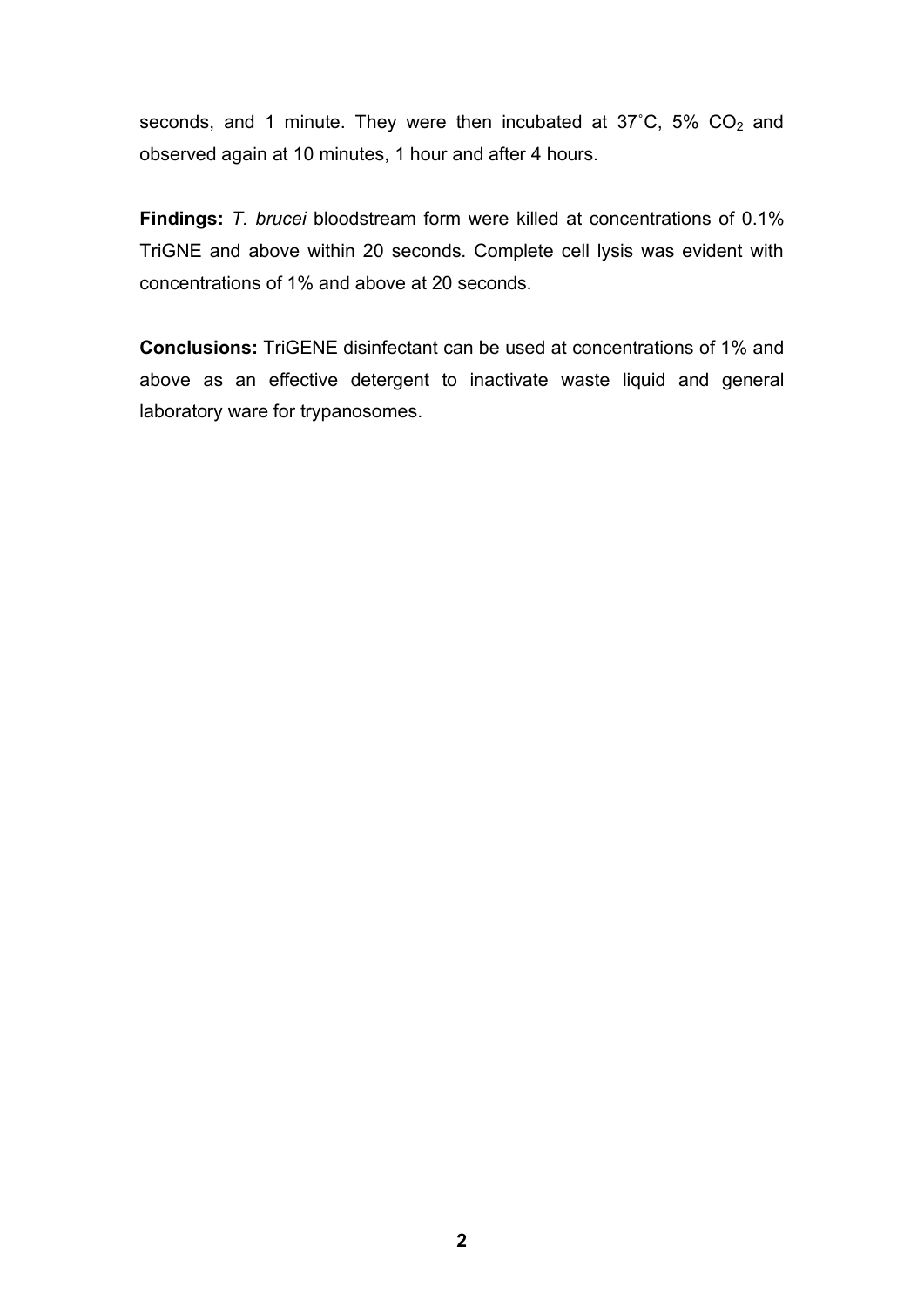**Table 1: Effect of TriGENE reagent on** *T. brucei* **cultures, ascertained for a ramge of times of exposure and final concentration of reagent.** All observations were performed using log phase trypanosomes in complete HMI-9 medium. Viability is expressed as nn/mm, where nn is the percentage viable (motile) and mm is the percentage lysed (determined as clear loss of membrane integrity and cytosolic leakage).

| Time (minutes) |       |       |       |       |
|----------------|-------|-------|-------|-------|
| 0.35           | 1.0   | 10.0  | 60.0  | 240.0 |
| 100/0          | 100/0 | 100/0 | 100/0 | 100/0 |
| 100/0          | 100/0 | 100/0 | 100/0 | 0/0   |
| 100/0          | 100/0 | 100/0 | 100/0 | 0/20  |
| 0/24           | 0/50  | 0/75  | 0/95  | 0/95  |
| 0/50           | 0/75  | 0/100 | 0/100 | 0/100 |
| 0/100          | 0/100 | 0/100 | 0/100 | 0/100 |
| 0/100          | 0/100 | 0/100 | 0/100 | 0/100 |
|                |       |       |       |       |